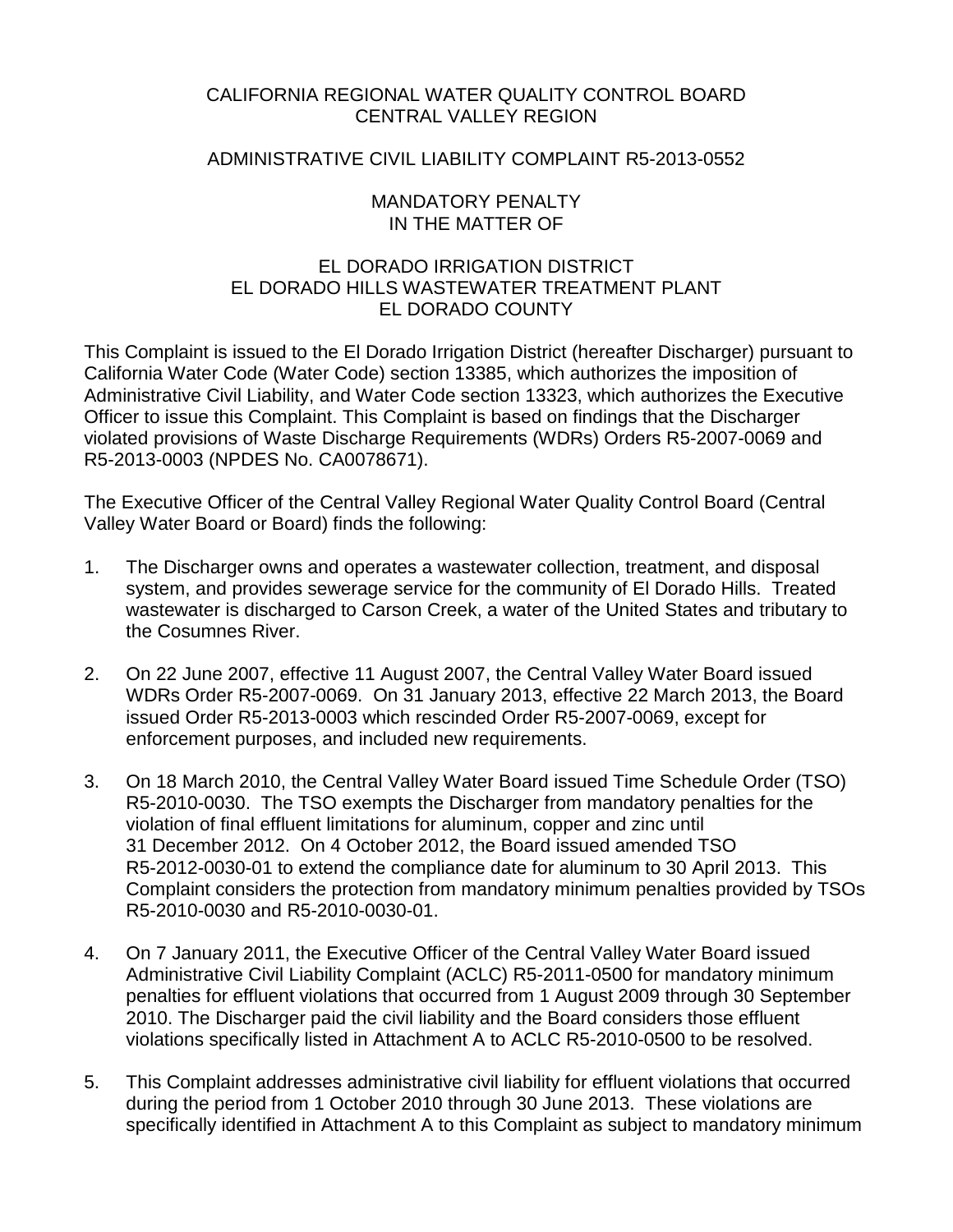penalties. Attachment A to this Complaint is attached hereto and incorporated herein by reference.

- 6. On 3 July 2013, Central Valley Water Board staff sent the Discharger a draft Record of Violations. On 19 July 2013, the Discharger responded that the effluent fully complied with the limitations in Order R5-2013-0003. The Discharger further stated that there would have been no violations if Order R5-2013-0003 had been effective 31 January 2013 or earlier. However, the violations occurred during the time that the discharge was regulated by the previous order, R5-2007-0069, which contains more stringent limitations than does the current Order. The discharge did not comply with the effluent limits in place at the time of the discharge, and therefore MMPs must be assessed.
- 7. Water Code section 13385(h) and (i) require assessment of mandatory penalties and state, in part, the following:

Water Code section 13385(h)(1) states:

Notwithstanding any other provision of this division, and except as provided in subdivisions (j), (k), and (l), a mandatory minimum penalty of three thousand dollars (\$3,000) shall be assessed for each serious violation.

Water Code section 13385 (h)(2) states:

For the purposes of this section, a "serious violation" means any waste discharge that violates the effluent limitations contained in the applicable waste discharge requirements for a Group II pollutant, as specified in Appendix A to Section 123.45 of Title 40 of the Code of Federal Regulations, by 20 percent or more or for a Group I pollutant, as specified in Appendix A to Section 123.45 of Title 40 of the Code of Federal Regulations, by 40 percent or more.

Water Code section 13385 subdivision (i)(1) states, in part

Notwithstanding any other provision of this division, and except as provided in subdivisions (j), (k), and (l), a mandatory minimum penalty of three thousand dollars (\$3,000) shall be assessed for each violation whenever the person does any of the following four or more times in any period of six consecutive months, except that the requirement to assess the mandatory minimum penalty shall not be applicable to the first three violations:

- A) Violates a waste discharge requirement effluent limitation.
- B) Fails to file a report pursuant to Section 13260.
- C) Files an incomplete report pursuant to Section 13260.
- D) Violates a toxicity effluent limitation contained in the applicable waste discharge requirements where the waste discharge requirements do not contain pollutant-specific effluent limitations for toxic pollutants.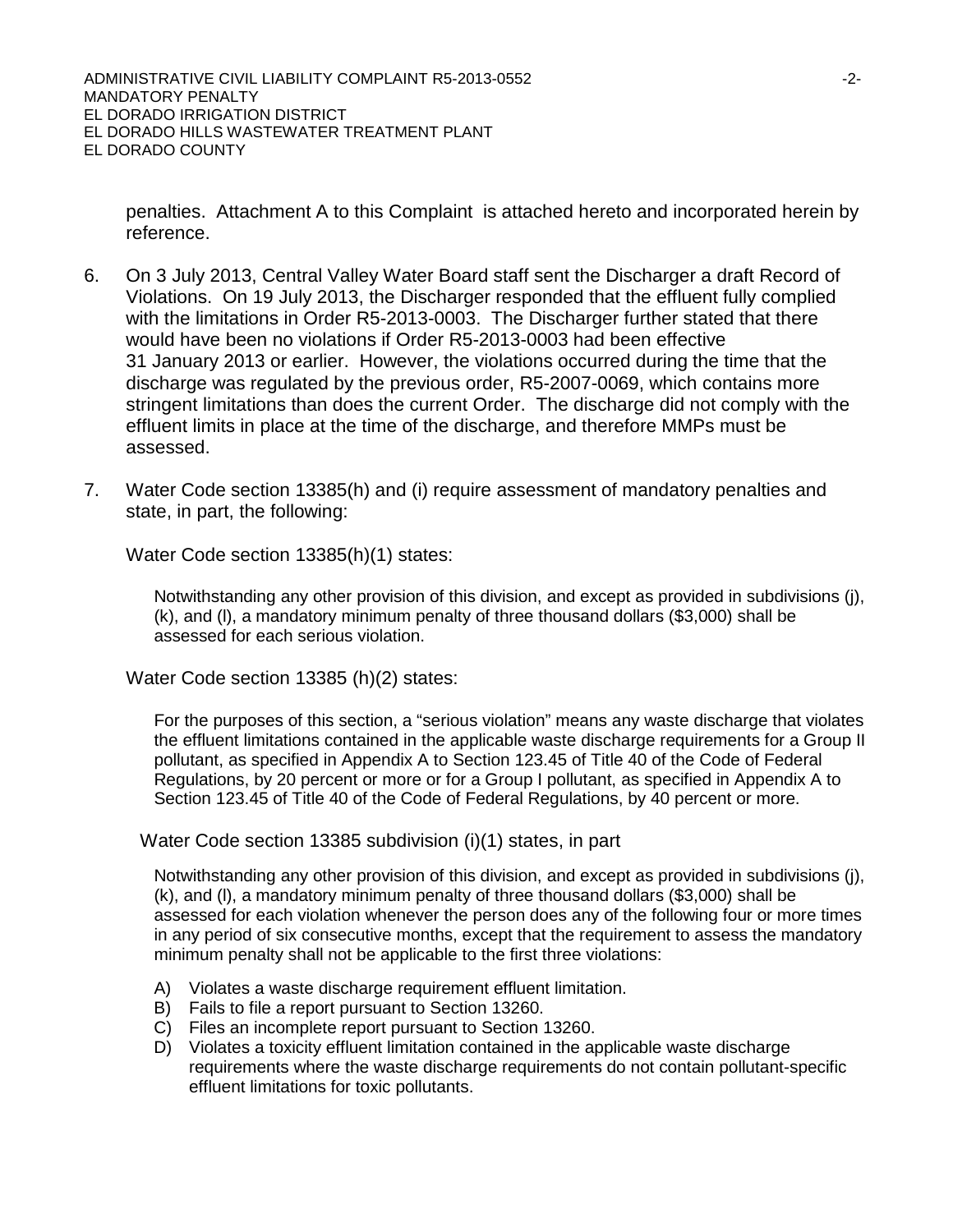8. Water Code section 13323 states, in part:

Any executive officer of a regional board may issue a complaint to any person on whom administrative civil liability may be imposed pursuant to this article. The complaint shall allege the act or failure to act that constitutes a violation of law, the provision authorizing civil liability to be imposed pursuant to this article, and the proposed civil liability.

9. WDRs Order R5-2007-0069 Effluent Limitations IV.A.1.a., states, in part, the following:

|                  | Units     | <b>Final Effluent Limitations</b> |                   |                         |                                 |                                 |  |
|------------------|-----------|-----------------------------------|-------------------|-------------------------|---------------------------------|---------------------------------|--|
| <b>Parameter</b> |           | Average<br><b>Monthly</b>         | Average<br>Weekly | Maximum<br><b>Daily</b> | Instantaneous<br><b>Minimum</b> | Instantaneous<br><b>Maximum</b> |  |
| Total<br>Copper. | $\mu$ g/L | 4.62                              | $- -$             | 7.60                    | $- -$                           | $- -$                           |  |
| Zinc, Total      | µg/L      | 23.9                              | $\sim$ $\sim$     | 69.0                    | $\sim$ $\sim$                   | $\sim$ $\sim$                   |  |

- 10. According to the Discharger's self-monitoring reports, the Discharger committed two (2) serious Group II violations of the above effluent limitation contained in Order R5-2007-0069 during the period 1 October 2010 through 30 June 2013. The violations are defined as serious because measured concentration of a Group II constituent exceeded maximum prescribed levels by more than 20 percent on these occasions. The mandatory minimum penalty for these serious violations is **six thousand dollars (\$6,000)**.
- 11. According to the Discharger's self-monitoring reports, the Discharger committed one (1) non-serious violation of the above effluent limitation contained in Order R5-2007-0069 during the period 1 October 2010 through 30 June 2013. The non-serious violation is not subject to mandatory penalties under Water Code section 13385(i)(1) because this violation was not preceded by three or more similar violations within a six-month period.
- 12. The total amount of the mandatory penalties assessed for the cited effluent violations is **six thousand dollars (\$6,000).** As stated herein, a detailed list of the cited effluent violations is included in Attachment A, a part of this Complaint. This Complaint addresses administrative civil liability for the violations that are specifically identified in Attachment A as subject to mandatory minimum penalties.
- 13. Issuance of this Administrative Civil Liability Complaint to enforce Water Code Division 7, Chapter 5.5 is exempt from the provisions of the California Environmental Quality Act (Pub. Resources Code section 21000 et seq.), in accordance with California Code of Regulations, title 14, section 15321(a)(2).

## **EL DORADO IRRIGATION DISTRICT IS HEREBY GIVEN NOTICE THAT:**

1. The Executive Officer of the Central Valley Water Board proposes that the Discharger be assessed an Administrative Civil Liability in the amount of **six thousand dollars (\$6,000)**.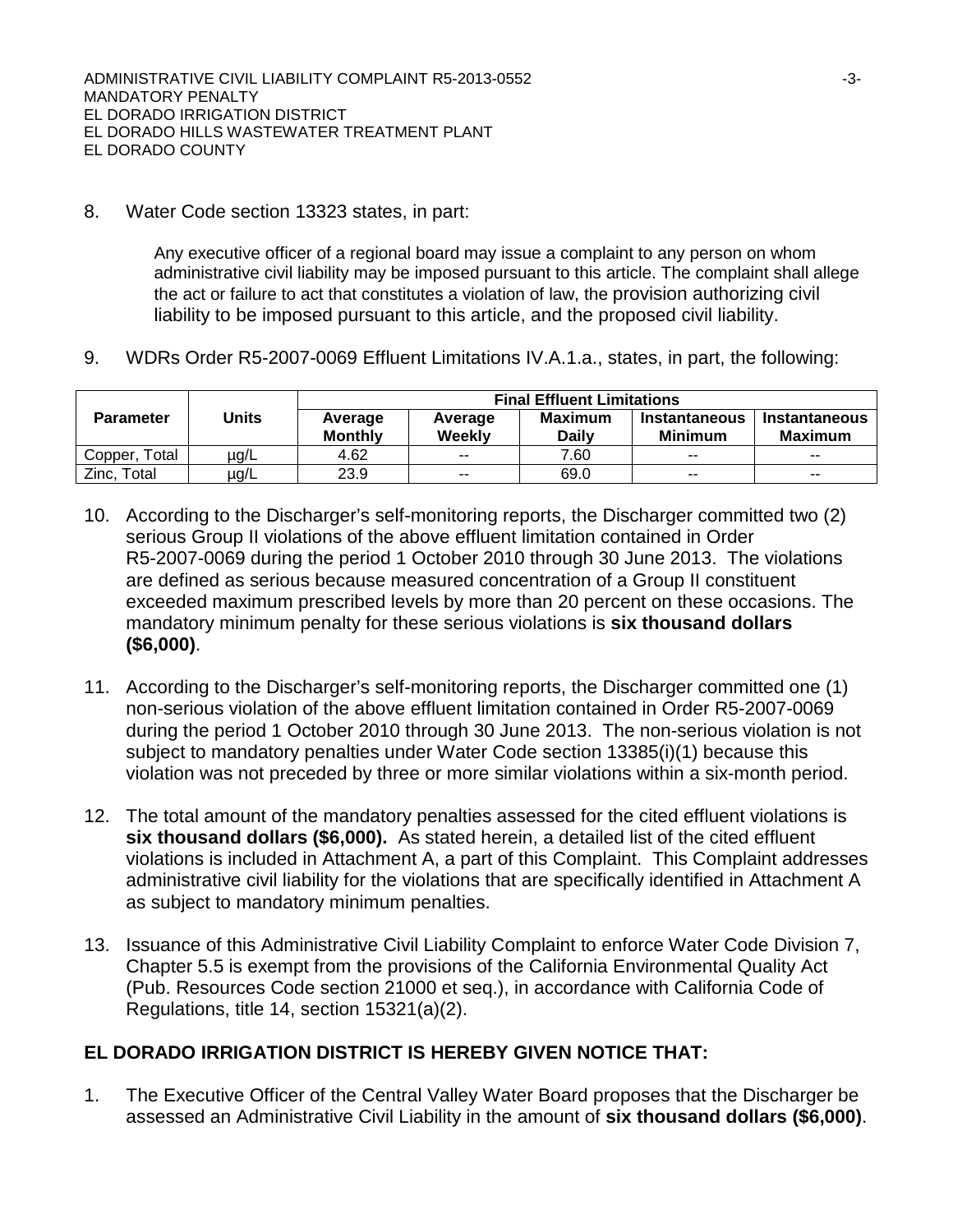ADMINISTRATIVE CIVIL LIABILITY COMPLAINT R5-2013-0552 -4- MANDATORY PENALTY EL DORADO IRRIGATION DISTRICT EL DORADO HILLS WASTEWATER TREATMENT PLANT EL DORADO COUNTY

- 2. A hearing on this matter will be conducted at the Central Valley Water Board meeting scheduled on **5/6 December 2013**, unless one of the following occurs by **8 October 2013**:
	- a) The Discharger waives the hearing by completing the attached form (checking off the box next to Option #1) and returning it to the Central Valley Water Board, along with payment for the proposed civil liability of **six thousand dollars (\$6,000)**; or
	- b) The Central Valley Water Board agrees to postpone any necessary hearing after the Discharger requests to engage in settlement discussions by checking off the box next to Option #2 on the attached form, and returns it to the Board along with a letter describing the issues to be discussed; or
	- c) The Central Valley Water Board agrees to postpone any necessary hearing after the Discharger requests a delay by checking off the box next to Option #3 on the attached form, and returns it to the Board along with a letter describing the issues to be discussed.
- 3. If a hearing on this matter is held, the Central Valley Water Board will consider whether to affirm, reject, or modify the proposed Administrative Civil Liability, or whether to refer the matter to the Attorney General for recovery of judicial civil liability.
- 4. If this matter proceeds to hearing, the Executive Officer reserves the right to amend the proposed amount of civil liability to conform to the evidence presented, including but not limited to, increasing the proposed amount to account for the costs of enforcement (including staff, legal and expert witness costs) incurred after the date of the issuance of this Complaint through completion of the hearing.

/S/ PAMELA C. CREEDON, Executive Officer 10 September 2013 DATE

Attachment A: Record of Violations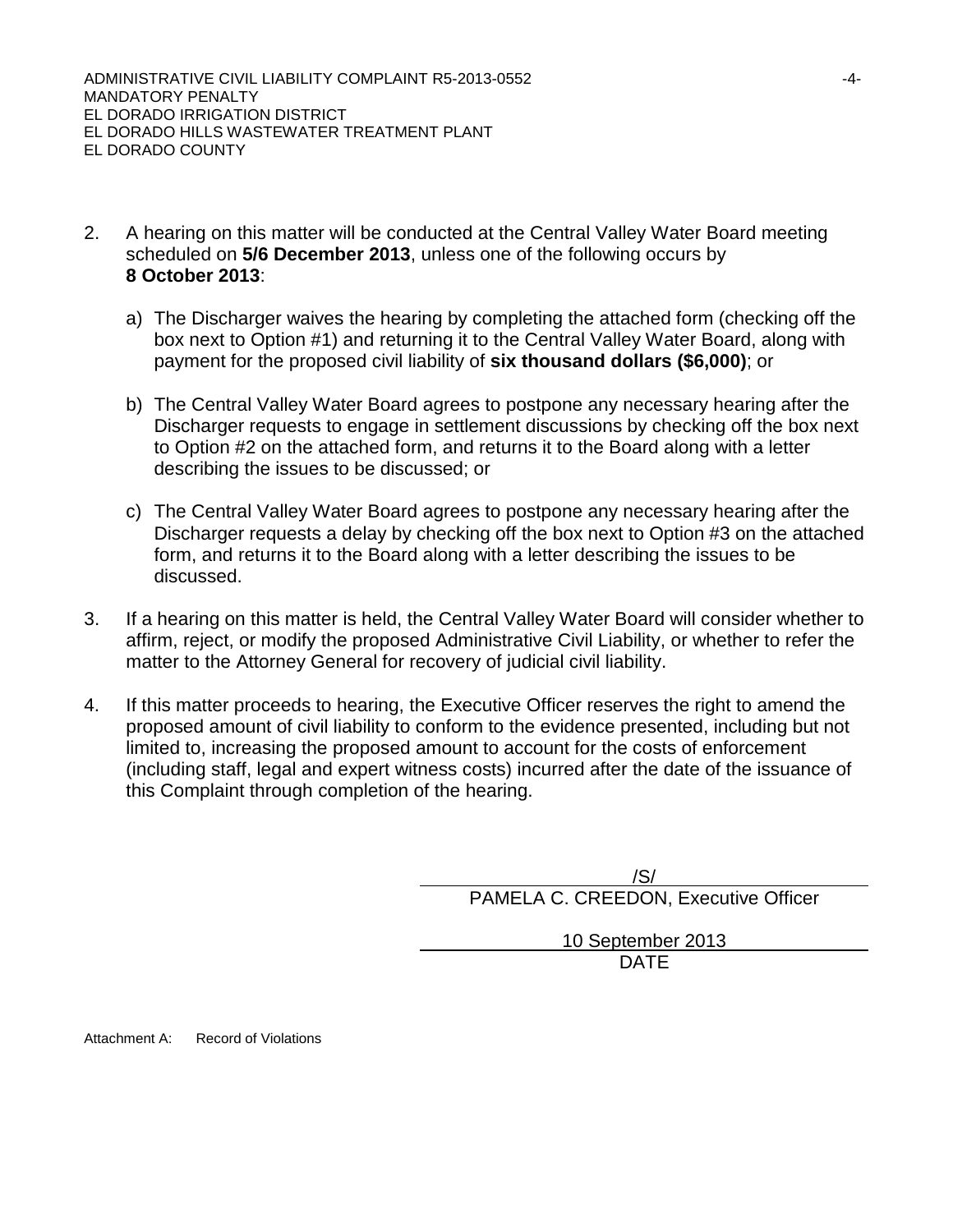#### **WAIVER FORM FOR ADMINISTRATIVE CIVIL LIABILITY COMPLAINT**

By signing this waiver, I affirm and acknowledge the following:

I am duly authorized to represent El Dorado Irrigation District (hereafter Discharger) in connection with Administrative Civil Liability Complaint R5-2013-0552 (hereafter Complaint). I am informed that California Water Code section 13323, subdivision (b), states that, "a hearing before the regional board shall be conducted within 90 days after the party has been served. The person who has been issued a complaint may waive the right to a hearing."

#### **□** *(OPTION 1: Check here if the Discharger waives the hearing requirement and will pay in full.)*

- a. I hereby waive any right the Discharger may have to a hearing before the Central Valley Water Board.
- b. I certify that the Discharger will remit payment for the proposed civil liability in the full amount of **six thousand dollars (\$6,000)** by check that references "ACL Complaint R5-2013-0552" made payable to the *State Water Pollution Cleanup and Abatement Account*. Payment must be received by the Central Valley Water Board by **8 October 2013**.
- c. I understand the payment of the above amount constitutes a proposed settlement of the Complaint, and that any settlement will not become final until after a 30-day public notice and comment period. Should the Central Valley Water Board receive significant new information or comments during this comment period, the Central Valley Water Board's Executive Officer may withdraw the complaint, return payment, and issue a new complaint. I also understand that approval of the settlement will result in the Discharger having waived the right to contest the allegations in the Complaint and the imposition of civil liability.
- d. I understand that payment of the above amount is not a substitute for compliance with applicable laws and that continuing violations of the type alleged in the Complaint may subject the Discharger to further enforcement, including additional civil liability.

**□** *(OPTION 2: Check here if the Discharger waives the 90-day hearing requirement in order to engage in settlement discussions***.)** I hereby waive any right the Discharger may have to a hearing before the Central Valley Water Board within 90 days after service of the complaint, but I reserve the ability to request a hearing in the future. I certify that the Discharger will promptly engage the Central Valley Water Board Prosecution Team in settlement discussions to attempt to resolve the outstanding violation(s). By checking this box, the Discharger requests that the Central Valley Water Board delay the hearing so that the Discharger and the Prosecution Team can discuss settlement. It remains within the discretion of the Central Valley Water Board to agree to delay the hearing. Any proposed settlement is subject to the conditions described above under "Option 1."

**□** *(OPTION 3: Check here if the Discharger waives the 90-day hearing requirement in order to extend the hearing date and/or hearing deadlines. Attach a separate sheet with the amount of additional time requested and the rationale.)* I hereby waive any right the Discharger may have to a hearing before the Central Valley Water Board within 90 days after service of the complaint. By checking this box, the Discharger requests that the Central Valley Water Board delay the hearing and/or hearing deadlines so that the Discharger may have additional time to prepare for the hearing. It remains within the discretion of the Central Valley Water Board to approve the extension.

(Print Name and Title)

(Signature)

(Date)